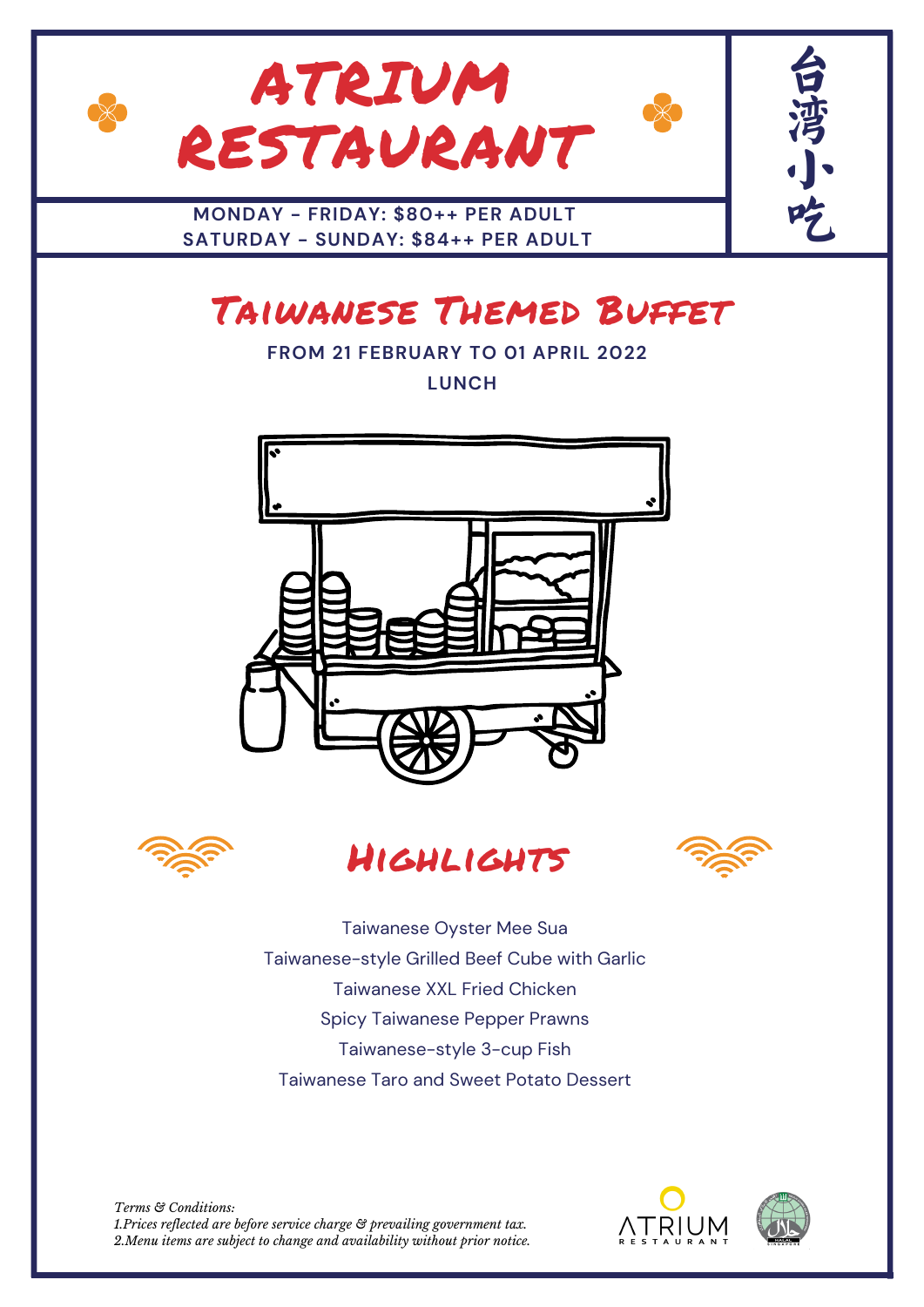





# LUNCH

# Seafood on Ice

Poached Tiger Prawns Australian Black Mussels Sea Whelk Sweet Clam **Half-shell Scallop\***

# Sushi & Sashimi

Salmon Sashimi Sushi of the Day

# Make-Your-Own Salad

**Choice of Greens:** Air-flown Mesclun Greens, Romaine Lettuce, Cherry Tomatoes, Japanese Cucumber, Sweet Corn, Sliced Carrots

**Choice of Dressing:** Caesar, Thousand Island, Sesame or Herb Olive Oil

# Compound Salad

Caramelized Pumpkin with Macadamia Pineapple Salad with Seafood Greek Salad Smoked Duck with Pomegranate Salad Chicken Salad with Glass Noodles

## **SOUP**

Soup of the Day

## Asian Delight

Beef Rendang Wok-fried Vegetables with Oyster Sauce

#### Western Delight

Fish Piccata Roasted Spring Chicken with Rosemary Sauce Moroccan Lamb Stew Potato Lyonnaise Roast Seasonal Vegetable with Herbs Oil

#### Fresh French Oysters are available at \$15 per 6 pieces, while stock lasts.

#### **\*Valid only on Saturday & Sunday**

*Terms & Conditions: 1.Prices reflected are before service charge & prevailing government tax. 2.Menu items are subject to change and availability without prior notice.*





台

湾

小,

吃